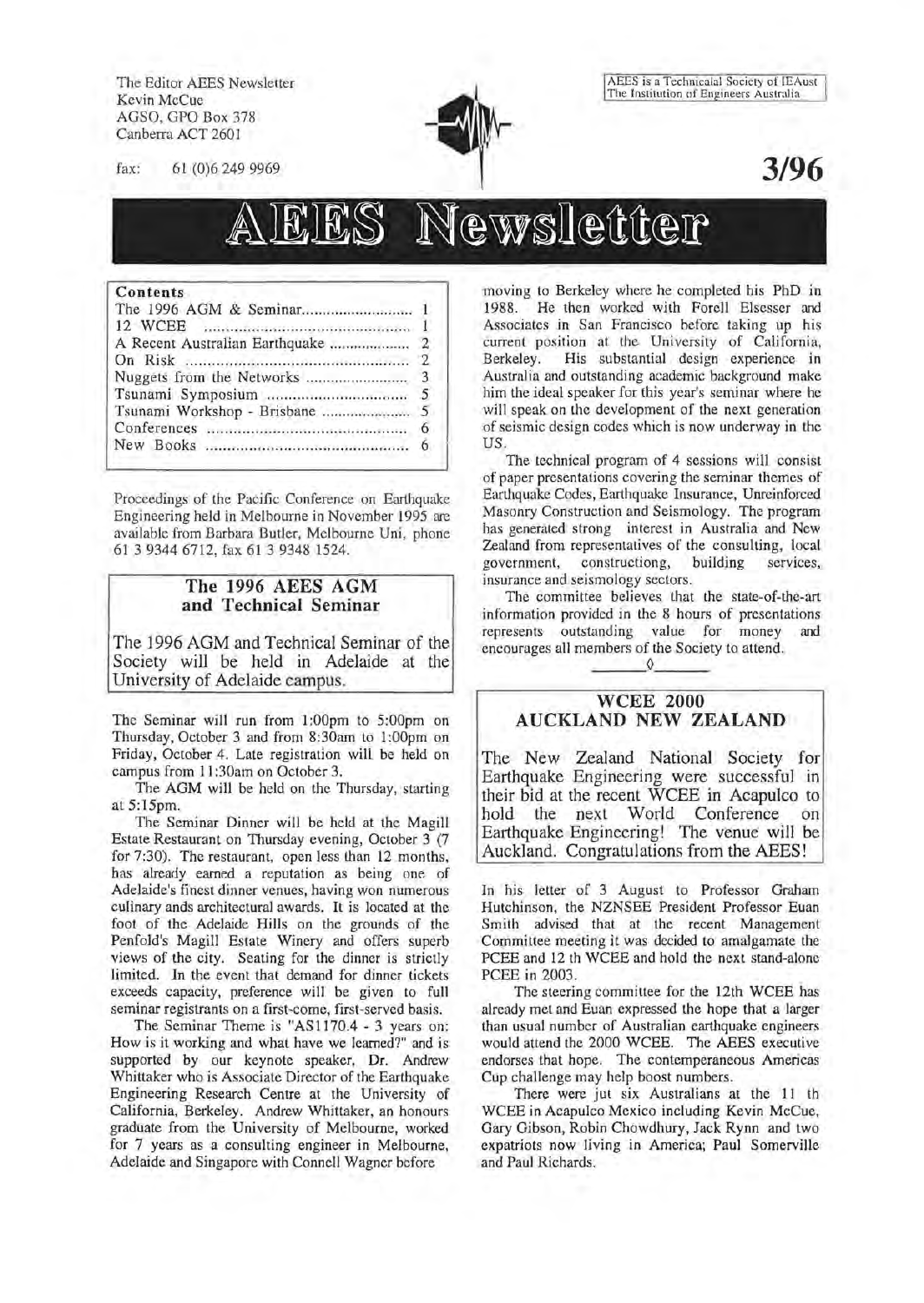#### A Recent Strong Australian Earthquake

On 13 August last at 2:30 pm the earthquake warning system alerted seismologists at AGSO and SRC that a strong Australian earthquake had occurred. The earthquake epicentre was quickly located with data from the National Network, and Antarctica where it was recorded, telemetered in real time into the AGSO Office in Canberra. The epicentre was about 200 km west of Bourke NSW, in the least populated part of the State. No damage was reported, local station buildings are wood frame, clad with cement sheeting and iron roofs.

The computed magnitude averaged ML 5.1, only a smidgen smaller than the August 1994 Cessnock NSW earthquake.

After two days it became apparent that numerous aftershocks were happening, the largest ML 4.5, so AGSO's Dr Malcolm Somerville departed Canberra with five seismographs and an accelerograph. Near White Cliffs he linked up with Tony Corke from SRC and together they installed the instruments around the computed epicentre. They inspected a disused homestead on concrete footing which had suffered differential settlement so that the doors no longer shut - the only known damage.

As of 17 September the sequence has decreased to fewer than one microearthquake per day.

Questionnaires were distributed by the Bourke NSW SES and in addition intensities were solicited by AGSO, UQ and RMIT seismologists by phone to draw up the following map. The approximate route of the natural gas pipeline from the Cooper Basin SA to Sydney crosses the map from NW to SE within about 30 kmof the epicentre. Gas flow was not affected.



TIME: 04:30:11.3 UTC **MAGNITUDE:** ML 5.1, mb 4.9 30.08 ± (0.06)°S, 143.53 ± (0.06)°E **EPICENTRE:** 

- Epicentre
- IV Zone intensity designation
- Earthquake felt (MM)  $\mathfrak{o}$ Earthquake not felt



#### On Risk

Extracted from EOS Vol 77 No 28 July 9, 1996 Book review: Engineering Risk Analysis of Water Pollution: Probabilities and Fuzzy Sets by Jacques Ganoulis, VCH Weinheim. Reviewer Slobodan P. Simonovic.

Risk addresses three questions:

What can go wrong?

What is the likelihood that it will go wrong? What are the consequences?

To manage risk over time the following questions must also be addressed:

What can be done?

What options are available?

What are their associated trade-offs in terms of costs, benefits and risks?

What are the impacts of current management decisions on future options?

The book's author describes how to analyse risk using both the stochastic approach (where there is a large data set) and fuzzy set theory (where there is limited data or where statistical analysis fails). One of the book chapters covers the topic: fuzzy set theory for engineering risk analysis which is, according to the reviewer, one of its strengths. There should be a big market for this information in Earthquake Engineering.

|  |  |                                       | Nuggets from the Newsgroup |
|--|--|---------------------------------------|----------------------------|
|  |  | an Occasional Feature by Charles Bubb |                            |

Previously, 1 have mentioned that IEAust provides a system called Engineering OnLine.

At my request on behalf of the Society, EOL provides access to one of the Usenet NewsGroups called "sci.geo.earthquakes". This newsgroup is currently available to anyone with basic access to the Internet worldwide for discussion of any topic related to the title. Usually I scan this newsgroup most days panning for gold in the way of useful information, ideas and any item that might be of interest to AEES.

There is a regular weekly report from USGS which concentrates on the USA but it does have a small section on Planet Earth. Usually I extract this and post it on to the Earthquake Folder in the This is a Folder in the Societies EOL system. Section of EOL which we have had established on EOL for all IEAust members interested in earthquakes and of course especially those who are also AEES members.

There is of course a lot of stuff from and about people trying or pretending to predict earthquakes and other disasters and I can now pick most of that which is rubbish, without actually having to read it.

There are also long discussions about matters which are not germane to us for various reasons, for example a current thread is on "slow earthquakes".

Probably this does not interest us as intraplate dwellers, but it is still a good read.

Now and then the panning produces a "nugget" and with the help of the HonEditor one is reproduced below. This has been heavily cut back from a long item which was in the format of an FAQ, (frequently asked questions) prepared by, among others, USGS staff answering queries from the concerned public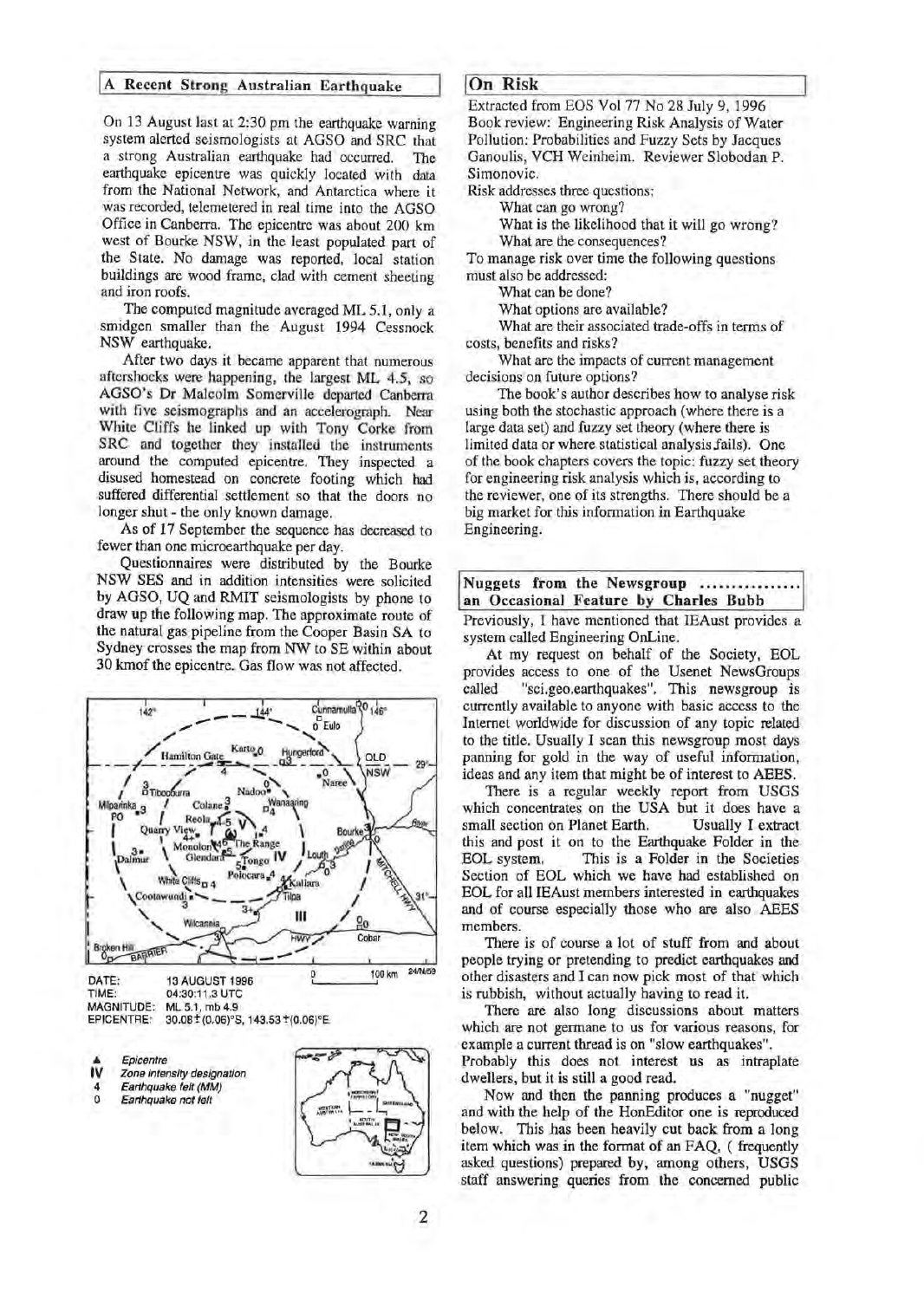about earthquake matters including of course questions about predictions. We thought it worth publishing it here for you. Please let us know what you think of it and if you would like to see more, either here or posted on to EOL in the Earthquakes folder or both.

I hope to see you all in Adelaide and I will have some information with meabout EOL for you<br>courtesy of IEAust. See you there and if you See you there and if you want to contact me at any time my email address with EOL is "Charles\_T.J.\_Bubb@ieaust.org.au"

Cathy Smither (PhD, Caltech) asked that this post be dedicated to Alfred Wegener. A source for most general questions about earthquakes is the classic reference work on the subject:

*Elementary Seismology by Charles* F. *Richter W. H. Freeman Publishers 1958* 

Although this text was published before the theory of plate tectonics, it is quite readable by the general public (the extensive math being in the Appendix). It covers earthquake dynamics, questions like animals,

#### *Some frequently asked questions on earthquakes:*

weather, etc.

On prediction: earthquakes happen practically everyday around the world. Any prediction must have epicentre date and time and magnitude. Richter specifically wrote: Amateur predictors are legion, and will continue to be, so long as it is an easy way to get one's name into the newspaper. Many of them are honestly self-deceived; they usually have

(1) no concept of the frequency of small earthquakes (100,000 a year is a good figure to think of, although it needs definition in terms of the lower limit of the magnitude included),

(2) no means of knowing what earthquakes have occurred or how large they are, beyond mention in the press and the space allotted there, and

(3) no effective training in scientific thinking. Some "predictors" select a large number of quakes through the year and then claim as predicted anything which happens within a few days of any such date so that the earthquakes of half the year or even more are called in as "verification." ... Predictions based on positions of the sun and moon have to be regarded a trifle more seriously, since there is evidence that tidal forces may occasionally act as triggers for earthquakes otherwise on the point of taking place; in this way the date and hours of occurrence may show a slight statistical correlation with the tides. (Richter p 386) On earthquake preparedness,

+Preparing your home to prevent property damage and injury from falling objects (e.g. bolting houses to foundations, securing water heaters and bookcases, NOT having your bed under a window).

+Knowing what to do during (get under a doorway or desk, DO NOT run outside)

and after an earthquake (Do you know how to turn off your utilities?).

+Try to stay off of the telephone except in extreme emergencies. Emergency services personnel need the lines for disaster assistance. To contact family, set up a contact person in another city whom everyone can call. Calls out are given preference over calls into the damaged region.

+Learn First Aid and Remember to

#### Stop Think Observe Plan

Q - Is the magnitude the magnitude of the total energy released, or the amount of shaking at it's worst point? A. In short, Richter magnitude is none of the above.

Richter's definition of the local magnitude scale came about because he was looking for a quantitative way to compare earthquakes, based on

instrumental recordings rather than statements of 'the quake felt like XX to me here'. Basically, he wanted to be able to say, based on instrumental recordings, 'This earthquake here on this date was larger (or smaller) than this earthquake over there on this other date.'

Richter borrowed the idea of a magnitude scale from astronomers, who use such to classify the brightness (either apparent or absolute) of stars. What he did was to define a magnitude scale based on the distance to the quake and maximum amplitude of that quake as recorded on the photographic Wood-Anderson instrument.



Seismogram of a small earthquake near Robe SA

Here's how it works: You have an earthquake and you have a Wood-Anderson instrument at some distance from that earthquake. You locate the quake and calculate the distance in kilometres from your instrument to the quake's location (or use the S - P time). Next, you get out your Wood-Anderson record and your ruler and measure the maximum amplitude of the earthquake's recording on that instrument. The formula for determining the Richter magnitude of an earthquake is:

 $ML = log_{10}(max.$  amplitude) -  $log_{10}(A_0)$ 

The term  $-log_{10}(A_0)$  is a correction for the distance from the quake to the instrument, and is designed so that an earthquake 100 kilometres from your

station will have a maximum amplitude of I millimetre if the quake's magnitude is 3.0. The important thing to note here is that that number, ML = 3.0, is completely arbitrary. Richter could have defined it to be anything he wanted it to be -- 0.0, 1.0, 10.0, whatever.

You have now read the maximum amplitude (in mm) from your record and have determined the distance from the quake to your location, so now you look up the distance correction factor, take the log (base 10) of the max amplitude, add those two numbers together, and you have your Richter magnitude.

Now, several important things about Richter magnitude: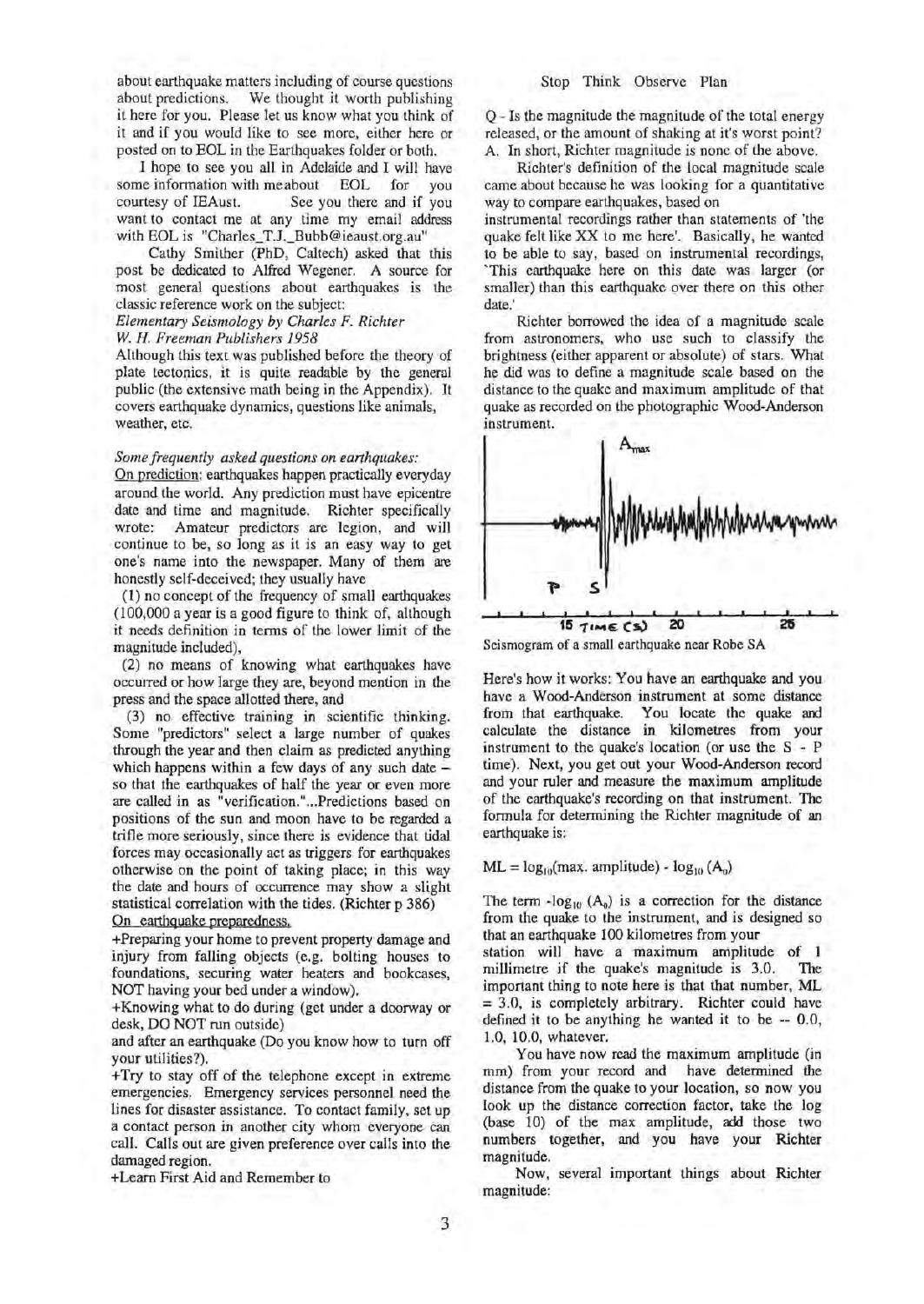1) Richter magnitude is physically meaningless. The Richter magnitude is based solely on how a specific type of instrument responds to the motion of a quake, and tells you nothing about the physical quake itself. But this is OK, because, and this is critical to keep in mind, the ONLY reason for having the Richter Scale is to have an objective means of comparing two quakes. It is NOT an inherent thing of quakes  $-$  it is an arbitrarily

designed scale created by Richter for his convenience.

There have been several papers written which attempted to find an equation linking energy release and Richter magnitude or any of several other physical parameters to Richter magnitude, but these are all EMPIRICAL relationships, not something inherent to the scale itself.

2) Richter magnitude is inaccurate, particularly for large quakes. This is due to the fact that, as quakes get larger, they release more and more energy into the ground, and this will eventually overwhelm the recording device's capabilities. For the Woodrecording device's capabilities. Andersons, this happens at about ML=6.5 or so.

3) Richter magnitude does NOT depend on how people felt the quake. Posts on earthquakes often contain the statement, 'I am in city XX, and it felt like a YY. What was it in city ZZ?' These people are NOT describing magnitude. They are describing intensity -- in other words, bow the quake affected people or objects near them. Intensity varies widely with distance, what the person was doing at the time, and what kind of soil were they on. Other factors enter into it, such as what kind of building they are in and how sensitive they are.

Magnitude, on the other hand, uses only distance and amplitude. From station A at a distance of, say, 20 km from the quake, we might get an ML=4.2, while at station B at a distance of, say, 100 kilometres in the other direction from the quake, we

might get an ML=4.4, and at a third station at *50* km and along a third azimuth, we might get an ML=4.1. The magnitude for the quake would be given as a 4.2, and that would be it.

The intensity might vary drastically from place to place and distance to distance, but the magnitude would not.

4) Little differences in magnitude are meaningless.

These little differences, such as those between AGSO and RM1T, are caused by two major factors. First, slight differences in the methods and instruments used to measure Richter magnitude, and second, variations in the earthquake's energy release (i.e. more energy might go north than would go south, which would cause the northern stations to give higher magnitudes than average, while southern stations might give lower than average magnitudes) as well as variations in the earth's crust. They are also due to slight differences in reading techniques from one person to the next. But all of this is really meaningless, especially considering that Richter himself recommended only using magnitudes to about 0.5 magnitude units. Basically, magnitude differences from one group to another of *+1-* 0.2 magnitude units are very common, and essentially meaningless.

5) The magnitude scale is logarithmic in amplitude.

A very pompous way of saying that, for each whole unit increase (or decrease) in magnitude, the recorded maximum amplltude goes up (or down) by a factor of 10. So a quake with  $ML=4.0$  has 10 times higher recorded amplitude than a quake with ML=3.0 and 10 times lower than a quake with ML=5.0.

An EMPIRICAL relationship between ML and energy release has been found and basically states that, for each increase (or decrease) in magnitude of a 1.0 unit, the energy released by the quake goes up (or down) by a factor of about 32. Bul keep in mind that this is something found by calculating the energy and magnitude individually, and then trying to connect them, not something inherent in the magnitude scale itself.

Now, to complicate the issue further, there are many different types of magnitudes in use by<br>seismologists, each with its own purpose. The seismologists, each with its own purpose. Richter magnitude is the most familiar to the public because it is the one that gets reported to the press for local quakes. And all of the scales, except one, give you no physical information about the quake, and are only designed to help compare one quake to the next.

That one exception is moment magnitude, which is based not on the instrumental recordings of a quake, but on the area of the fault that ruptured in the quake. This means that the moment magnitude does tell you something physical about a single quake. But that's another post, and there are others better suited than me to do that one.

Greg Anderson (provider of post)

IUGG INTERNATIONAL COMMISSION - 18TH INTERNATIONAL TSUNAMI (CTPS18) TSUNAMI SYMPOSIUM

Tsunamis: Observation and understanding and mitigation Commission/IAPSO/IASPEI) modeling for (IUGG Tsunami

Outline of symposium

The IUGG Tsunami Commission will hold its eighteenth International Tsunami Symposium in conjunction with the joint assemblies of IAMAS and IAPSO, which are to be held in Melbourne in July 1997. Papers are sought on all elements of tsunamis which address the above theme, including observations of generation, propagation and run-up, modeling of tsunami hydraulics, historical tsunami studies, risk analysis, mitigation programs, risk management, warning and education.

Papers focusing on the south-west Pacific are particularly sought and welcome.

A pre- (or post-) conference tour will inspect evidence of historical tsunami attacks at sites along the coast of New South Wales. This tour will be hosted by Dr. E. Bryant, who has spent considerable time researching historical tsunamis and the evidence.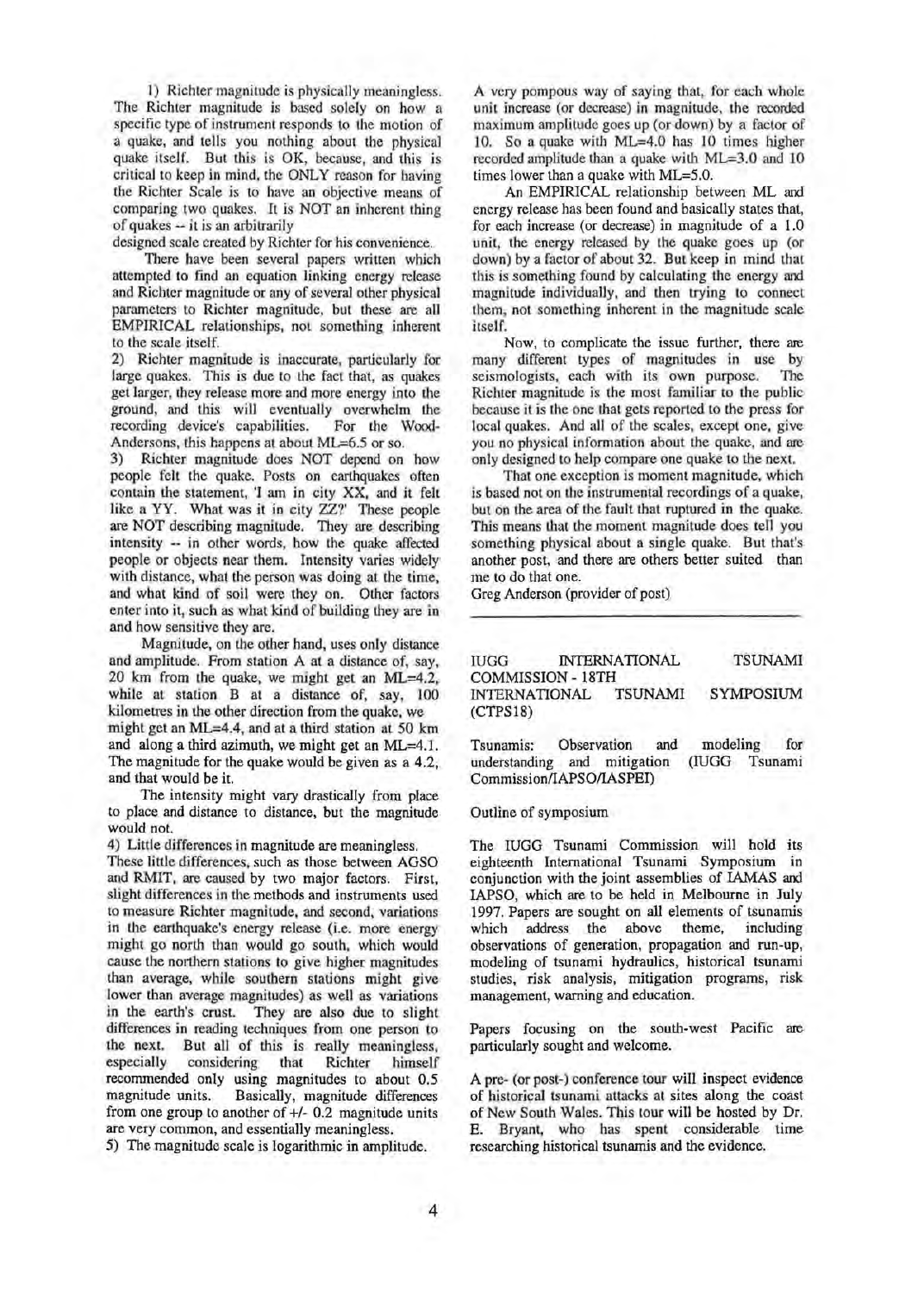Symposium convenor: R.D.Braddock, Environmental Science, Griffith University, Nathan, Qld, Australia (email: R.Braddock@ens.gu.edu.au)

| International | Conference | on | Environmental |
|---------------|------------|----|---------------|
| Management    |            |    |               |

The Second International Conference on Environmental Management (ICEM2) with focus on Environmental Engineering, Geotechnology and Mining Engineering. The first conference in this series, held at the University of Wollongong in February 1993, was very successful.

#### OBJECTIVE

This Conference will aim to provide a forum for academics, researchers, engineers and scientists working in the area of environmental management and sustainable development to exchange ideas and learn about recent advances.

The conference themes will embrace 21st century solutions to problems within the fields of Environmental Engineering, Geotechnology and Mining Engineering.

#### **THEMES**

21st Century solutions to Geo-Environment-Mine Engineering Problems:

- o Sustainable development
- o Environmental engineering for 21st century
- o Water, wastewater and stormwater systems (monitoring, design, operation and management)
- o Water quality modelling and management
- o Hydrology and water resources
- o Waste management
- o Soil-water and total catchment management
- o Environmental Geo-technology
- o Slope stability and landslide management
- o Uncertainties, risks and decision making
- o Environmental hazards legislation and policies
- o Environmental economics
- o Environmental problems associated with third world countries
- o Seismic risk and earthquake-resistant design
- o Mine environmental engineering
- o Mining rehabilitation
- o Computer applications

#### CALL FOR PAPERS AND POSTERS

Intending authors should submit the title(s) of paper(s), indicate the relevant theme(s), names(s) of author(s), position in the organisation, contact details and one page abstract(s) (300- 500 words) with three copies each before 1 November 1996.

Authors should submit your abstracts to: Conference Secretary ICEM2 Department of Civil & Mining Engineering University of Wollongong Northfields Avenue Wollongong NSW AUSTRALIA 2522

DEADLINES

Please observe the following deadlines:

One page abstract (3 copies): 1 November 1996 Abstract acceptance notice including format for paper preparation: 1 December 1996<br>Submission of manuscripts (Full papers and/or Submission of manuscripts posters) (Original + 3 copies): 1 May 1997<br>Final paper acceptance: 1 July 1997 Final paper acceptance:

#### TECHNICAL ENQUIRIES

If you need any further information of a technical nature, please contact: (Siva) M Sivakumar Associate Professor in Environmental Engineering<br>Phone: 61-42-213055 61-42-213055 Fax: 61-42-213238<br>Email: icem2@uow.e icem2@uow.edu.au or visit our Official Web Site Address at: http://www. uow .edu.au/eng/conf/icem2/

#### ORGANISING COMMITTEE

Executive

Robin N Chowdhury, (Siva) M Sivakumar, Denis Montgomery, Raghu Singh, Michael Boyd

Other Members

Richard Arenicz, Hagare Dharmappa, Buddhima Indraratna, Ian Porter, Ernest Baafi, Muhammad Hadi, Ric Morris.

#### CONFERENCE VENUE

The conference will be held at the University of Wollongong which has modem conference facilities. It is an hour drive from Sydney and is linked to capital cities by major freeways and electric train service. The campus is a short walk from North Wollongong Train Station. The city of Wollongong is the gateway to the NSW South Coast and the city has a superb location bordered on the west by mountains and rainforests, and on the east by spectacular beaches.

Wollongong is a microcosm of Australia in terms of cultural diversity and has a wide range of restaurants.

#### Enquiries to:

James Cook (Conference Manager) ICEM2, University Union University of Wollongong WOLLONGONG NSW 2522 AUSTRALIA Phone: +(61) 42-297 833 Fax: +(61) 42-264 250 Email: j.cook@uow.edu.au

#### CANCELLATION AND REFUNDS

Application must be made in writing to the Conference Manager. A 25% charge will be made if it occurs after 1 October 1997. No refunds will be made after 1 January 1998.

#### ACCOMMODATION

Hotel Accommodation will be made availablae at special ratges for Conference particupants and their partners. These will range from luxury international hotels, budget motels and University Colleges. Full details will be made available to all intending participants.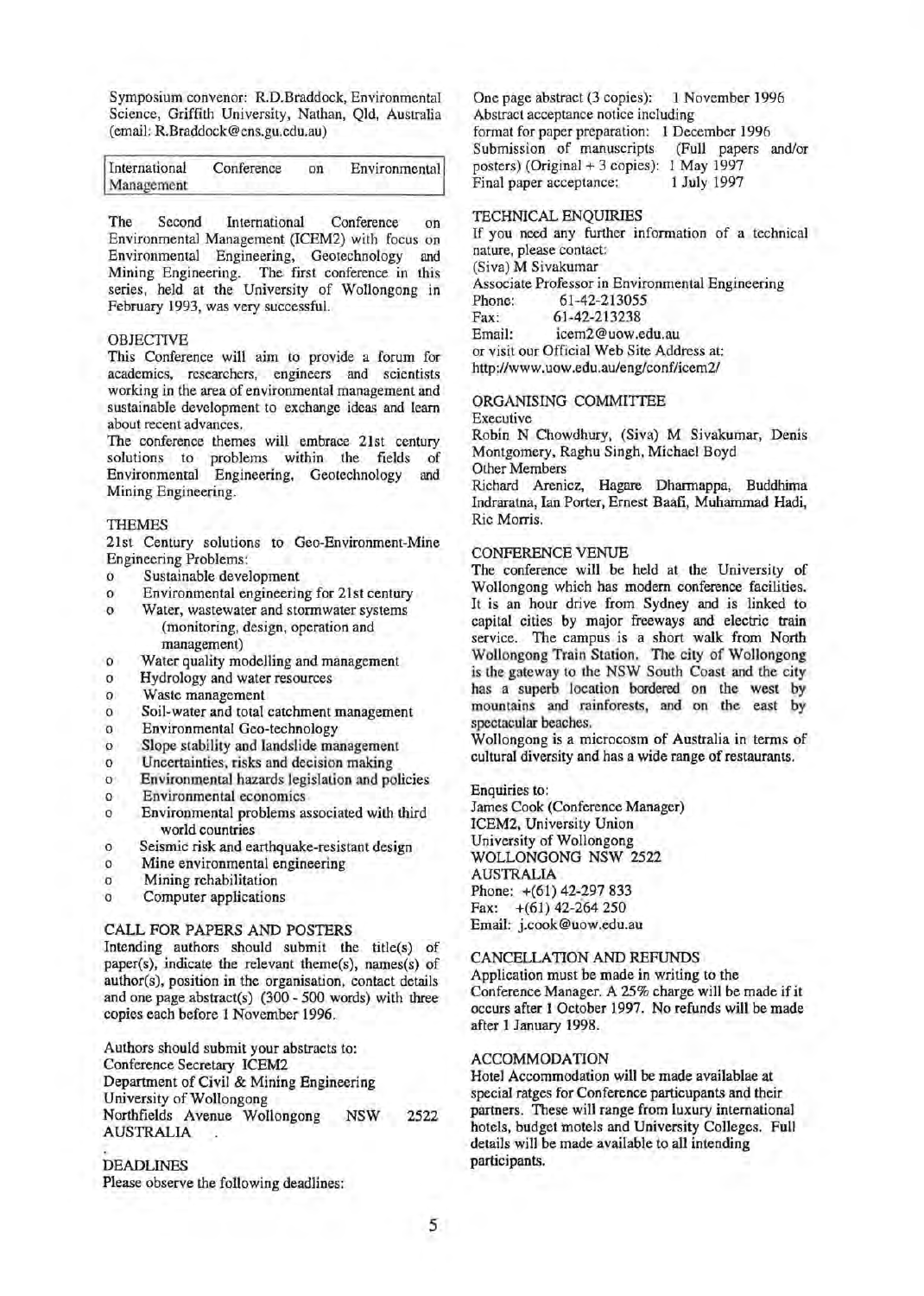Tsunami Workshop, AGU - Western Pacific Meeting, Brisbane, Australia by Col Lynam

#### SUCCESSFUL WORKSHOP

I am pleased to report that the recent (July 24th) workshop on "tsunami hazard in SW Pacific & SE Asia", an agenda item of AGU-WP confernce, went very well.

It had a cross disciplinary awareness and education theme, between engineers, Government agencies, geomorphologists, tidal data facilities and researching seismologists. I counted 30 heads at one stage of the proceedings.

The geomorphologists, Jon Knott and Ted Bryant presented data confirming tsunami impacts in the Gulf of Carpentaria, Cairns (behind the Great Barrier reef) and coastal New South Wales.

Flinders University Tidal Facility Manager, Bill Mitchell showed a model of the 1994 Indonesian tsunami progressing across the North West shelf of W. Aust. with a focussing effect as it shoaled onto the Shark Bay locality.

The Australian Geological Survey organisation, (AGSO) announced its new database, containing 1060 observational records from 321 individual tsunamic events.

The Bureau of Meteorology, is the Australian government department representing us on the IOC<br>and ITC committees. Chris Parker, (BoM, Chris Parker, (BoM, Melbourne) unfolded their plan for greater monitoring of the Indian Ocean, by utilising the seismographs from AGSO, tide gauges from Flinders, and its own communication and warning systems. An IDNDR tsunami risk assessment was presented by Mr Jim Davidson (BoM, Brisbane)

Thanks to Emile Okal, our guest International speaker, and my chairman Bruce Harper, from the IEAust Nationional Committee for Coastal and Ocean engineering Kenji Satake could not make it, but knows he can count on a warm welcome when he next ventures "downunder".

Any one interested in a copy of the workshop abstracts can write to

Convenor, 1996 Tsunami workshop Institute of Engineers, Australia (Q'ld Div) 447 Upper Edward St, Brisbane, Queensland Australia 4001 Fax 07 3832 2101 Cost: \$AUS6.00 (postage included)

Cheers Col Lynam Dept of Earth Sciences, Uni of Queensland email: lynam@eartsciences.uq.edu.au).

### Next AEES SEMINAR

Where: University of Adelaide, South Australia When: Thursday & Friday, 3 & 4 October 1996

The organising committee comprising Dr M Griffith, J Woodside, L Noicos, P McBean and D Love have circulated a call for papers and expressions of interest. Sponsors are being sought to cover costs of keynote and after-dinner speakers.

#### ITbe Society - AEES

AEES Executive:

President: Prof Graham Hutchinson Secretary: Mr Gary Gibson Treasurer: Mr John Wilson Immediate Past President: Mr Charles Bubb

Committee:

Russell Cuthbertson (Qld) Peter Gow (WA) Vagn Jensen (Tas) Bill Buckland (NSW) Mike Griffith (SA) and Kevin McCue (ACT) & Newsletter Editor.

*The AEES subscription year is from 1 Dec to 30 November. It is difficult and expensive to send each of* - *400 members an individual reminder that fees are due so please help us by sending your subscription for 1996197 to AEES now (att: John Wilson, Civil and Environmental Engineering Dept, Melbourne University Parkville Vic 3052) or renew through IEAust's annual subscription system by marking AEES your preferred Society. If you change address or* if *you know a member who is not receiving the newsletter please advise the Secretary, many newsletters are returned* 

#### Conference Proceedings AEES

The main function of our Society is the<br>Annual Seminar. You can keep informed about the latest developments in Earthquake Engineering and Engineering Seismology in<br>Australia by purchasing the Proceedings. 1994 Proceedings \$30.00, 1992 and 1993 Proceedings \$25 and \$35, or \$45 for both. Postage within Australia is an additional \$5.

Conference Proceedings PCEE 1995. Melbourne Proceedings \$185 from Mrs Barbara Butler phone 03 9344 6712. 1987 & 1991 Proceedings NZ\$50 plus P&P from Admin Sec NZNSEE, PO Box 312 Waikanae New Zealand

#### !Forthcoming Conferences

(Flyers for some conferences are available from Ed)

• 1996, 6 - 8 November Manila Philippines *4th International Conference on Civil Engineering*  Fax: 63 2 522 3524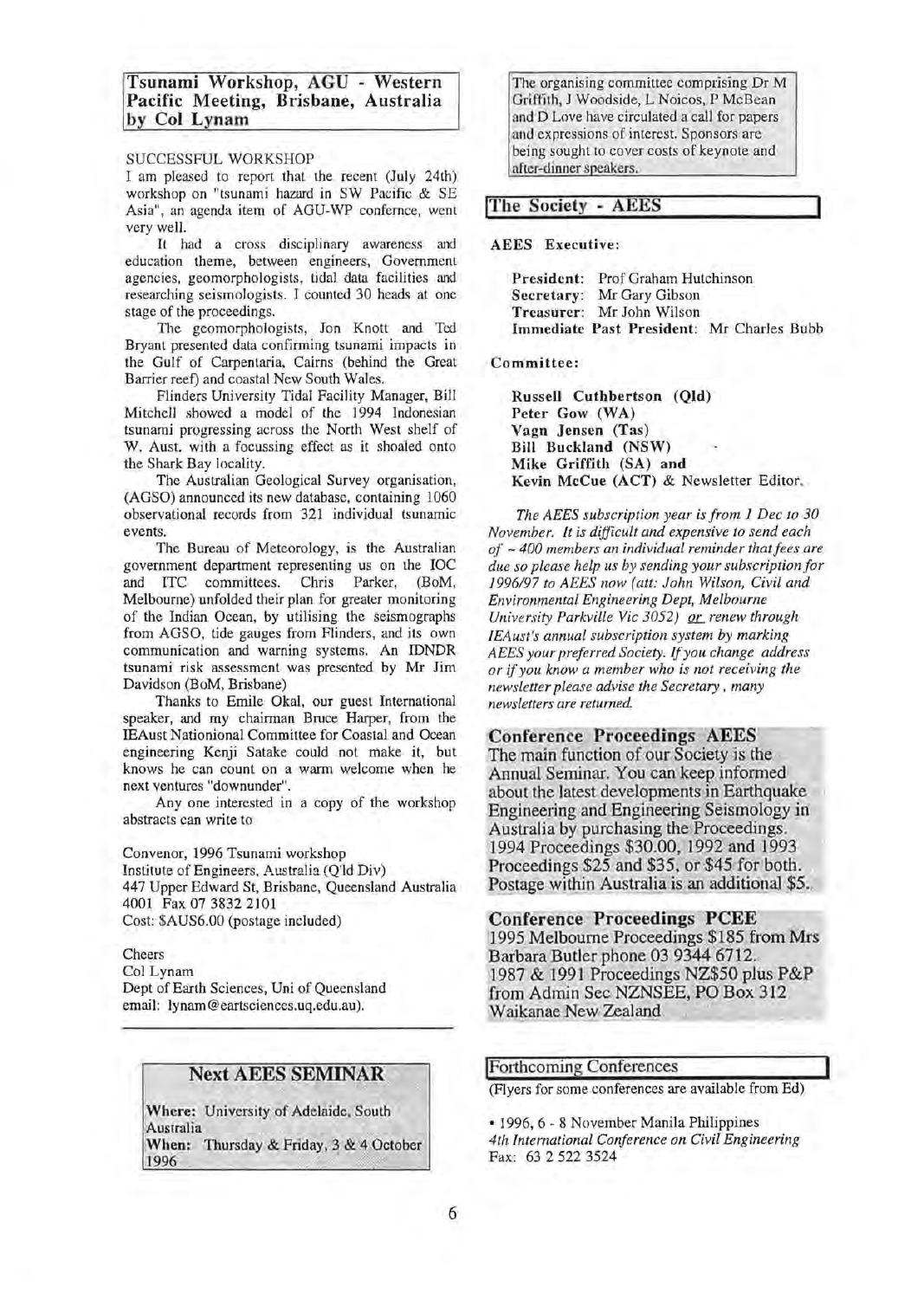- Australian Seismological Report- 1994 AGSO Sales Centre ph: 06 249 99519, fax: 06 249 9982
- Fundamentals of Earthquake Prediction by Cinna Lomnitz: John Wiley & Sons.
- The Geology of Earthquakes by R.S. Yeats, K.E. Sieh, and C.R. Allen: Oxford University Press, 576 p., price \$65.00.
- Paleoseismology, edited by James P. McCalpin. Academic Press, 576 p., price \$89.95.

#### About some of the books

The Geology of Earthquakes is the first modem textbook in earthquake geology drawing from examples from many seismically active regions of the globe, including China, Japan, Mediterranean countries, New Zealand, and the U.S. Useful to engineers, geophysicists and planners as well as geologists, and should be an aid to the geotechnical community. The first seven chapters are background material on plate tectonics, structural geology, earthquake waves, geodesy, time scales and dating

techniques, and tectonic geomorpholoy. This is followed by a discussion of earthquake environments: strike slip, reverse, normal, and subduction zones, plus a chapter on secondary effects. The final chapter covers seismic hazard assessment. The book includes a table of more than 300 historical earthquakes with surface rupture, a complete glossary, and personal vignettes of early pioneers including Gilbert, McKay, Koto, Darwin, and others.

Paleoseismology edited by James P. McCalpin. Academic Press, 576 p., price \$89.95. This is the first book in English devoted solely to paleoseismology. It includes a comprehensive review of techniques currently used in paleoseismology, practical methods of data collection and field studies, followed by how field data are interpreted based on current theories on fault segmentation and recurrence cycles. Much of the book is written by McCalpin; other authors include W.R. Hackett, G.A. Carver, R.J. Weldon, S.F. Obermeier, and R.W. Jibson.

#### EARTHQUAKE ENGINEERING AND STRUCTURAL DYNAMICS

(Earthquake eng. struct. dyn.)

#### **CONTENTS**

#### VOLUME 25, ISSUE No. 9 September 1996

|                                                                                                                                                                     | ii   |
|---------------------------------------------------------------------------------------------------------------------------------------------------------------------|------|
| Aseismic Construction and Design Method for Multi-storey Composite Structures:                                                                                      | 887  |
| Integral Representations and Regularizations for a Divergent Series Solution of a<br>Beam Subjected to Support Motions: J. T. Chen, H.-K. Hong, C. S. Yeh and S. W. | 909  |
| Convex Model for Seismic Design of Structures-i: Analysis: C. P. Pantelides and                                                                                     | 927  |
| Convex Model for Seismic Design of Structures-II: Design of Conventional and                                                                                        | 945  |
| Building Ductility Demand: Interplate Versus Intraplate Earthquakes: N. Lam,                                                                                        | 965  |
| A Rate-dependent Isotropic Damage Model for the Seismic Analysis of Concrete                                                                                        | 987  |
| Propagation of Normal Modes due to Impulsive Loading to 3-D Medium on a Rigid<br>Basement: T. Touhei                                                                |      |
|                                                                                                                                                                     | 1011 |
|                                                                                                                                                                     | 1015 |
|                                                                                                                                                                     | 1017 |

#### Visit the Wiley Home Page

In the United States you will find us at: http://www.wiley.com and

in Europe at: http://www.wiley.co.uk